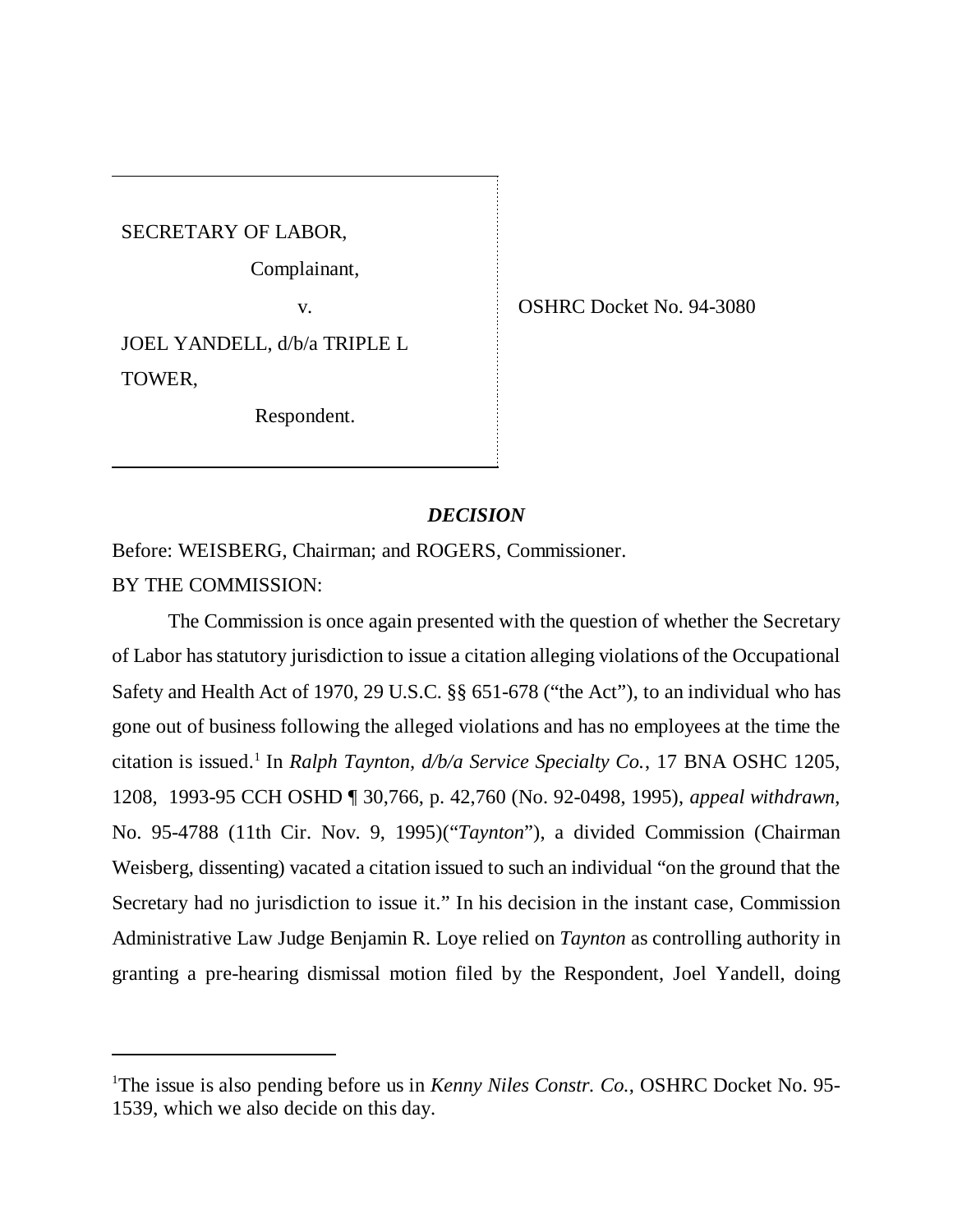business as Triple L Tower ("Yandell").<sup>2</sup> For the reasons that follow, we reexamine and overrule *Taynton*, reinstate the citations issued to Yandell, and remand this case to Judge Loye for proceedings on the merits of the contested citation items and proposed penalties.

#### **I. Facts Pertaining to Statutory Jurisdiction**<sup>3</sup>

On March 11, 1994, all three of Yandell's employees were killed while they and Yandell were engaged in erecting a cellular communications tower. Just prior to the accident, Yandell had been operating a base-mounted drum hoist to lower the three employees from an elevated position on the tower, where they had been working. The hoist was not designed for personnel lifting, but the employees used it for that purpose by riding the "load block (ball)" while connecting their safety belts to a choker sling attached to the ball. The hoist was not equipped with a positive locking device. Indeed, the only safety mechanism on the hoist was a manual hand brake, which was not designed to hold a load.Yandell lowered the employees by using the hand brake while the hoist drum was in a free fall mode, with gearshaft disengaged. At the time the hoist failed, causing the three employees to fall "between 150 to 400 feet to their deaths," Yandell was not at the controls and the load block

<sup>2</sup>The judge also relied on *Jacksonville Shipyards, Inc.*, 16 BNA OSHC 2053, 1993-95 CCH OSHD ¶ 30,539 (No. 92-0888, 1994), *rev'd*, 102 F.3d 1200 (11th Cir. 1997), a case in which the Commission dismissed, on the ground of mootness, an enforcement action against an employer that had ceased doing business. However, *Jacksonville* is no longer controlling authority. Following the reversal of the Commission's decision by the Eleventh Circuit, the Commission itself overruled *Jacksonville* in *Kenny Niles d/b/a Kenny Niles Constr. & Trucking Co.*, 17 BNA OSHC 1940, 1995-97 CCH OSHD ¶ 31,300 (No. 94-1406, 1997).

<sup>&</sup>lt;sup>3</sup>The "facts" as set forth herein are derived primarily from the Secretary's complaint and the OSHA citations that were incorporated into that complaint. Yandell has denied these "facts" in its answer. However, as the party opposing a pre-hearing motion to dismiss, the Secretary is entitled to have the motion decided based on the assumption that the allegations of her complaint are true. *See Anderson v. Liberty Lobby, Inc.*, 477 U.S. 242, 255, 106 S. Ct. 2505, 2513 (1986); *California Motor Transport Co. v. Trucking Unlimited*, 404 U.S. 508, 515-16, 92 S. Ct. 609, 614 (1972). We also rely on affidavits executed by Joel Yandell and by the OSHA compliance officer who investigated the workplace accident that led to this proceeding. These affidavits were filed in support of and opposition to the dismissal motion.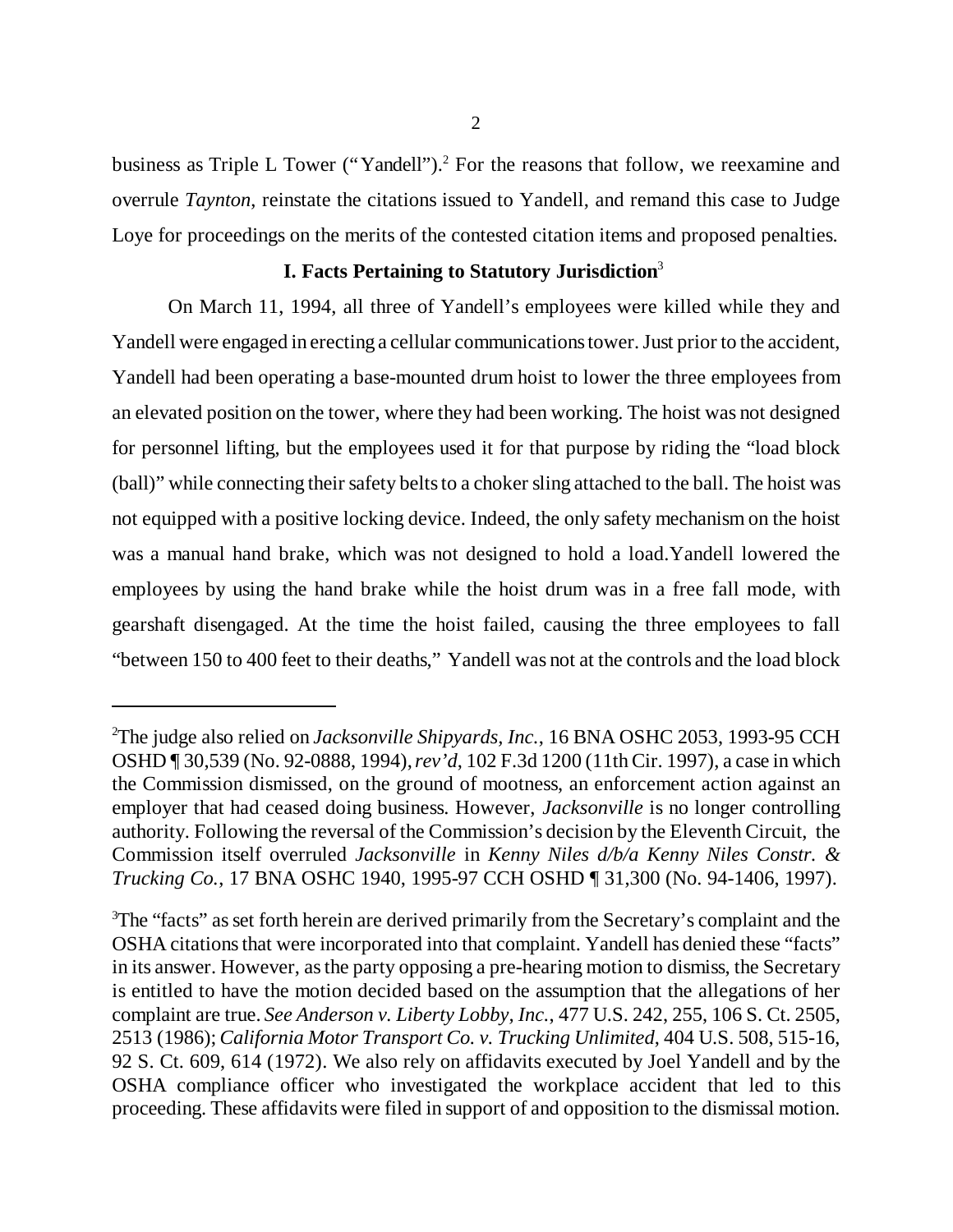was suspended, presumably held in place only by the hand brake. Following the accident, Joel Yandell "immediately stopped operating as a tower erecting company." As of December 19, 1995, the day on which he executed an affidavit in support of his motion to dismiss, his sole proprietorship (Triple L Tower Company) had not engaged in business or had employees since the day of the accident.

Following an inspection and investigation that began two days after the accident, OSHA issued Yandell two citations on September 8, 1994: a citation for willful violations containing three items, and a citation for serious violations containing four items (including one item that alleged violations of six separate sections of an incorporated American National Standards Institute (ANSI) code for derricks). Penalties totaling \$238,000 were proposed. All of the alleged willful violations and two of the items alleging serious violations were based on Yandell's use of the base-mounted drum hoist as a personnel hoist.

Under the reasoning of the *Taynton* decision, Judge Loye was required to vacate both of the contested citations on the ground that, following the accident in which all of its employees were killed, Yandell was no longer an "employer" as defined at section 3(5) of the Act and therefore the Secretary had no authority to issue a citation to Yandell under section 9(a) of the Act. *See* 17 BNA OSHC at 1206, 1993-95 CCH OSHD at pp. 42,757-58.

#### **II.** *Taynton* **Re-examined**

In *Taynton*, the Commission majority determined that the Act's remedial purposes would *not* be served by allowing OSHA to initiate an enforcement action against an employer such as Yandell because it has ceased doing business. The Commission reasoned, as follows:

...[P]enalties are intended to coerce the rapid abatement of violations and encourage prospective compliance, not to punish an employer for misconduct.... That a business has ceased to exist most certainly removes the presence of any hazards. Moreover, that employees will never again be exposed by the same employer to the hazard at issue here eliminates the need for prospective compliance.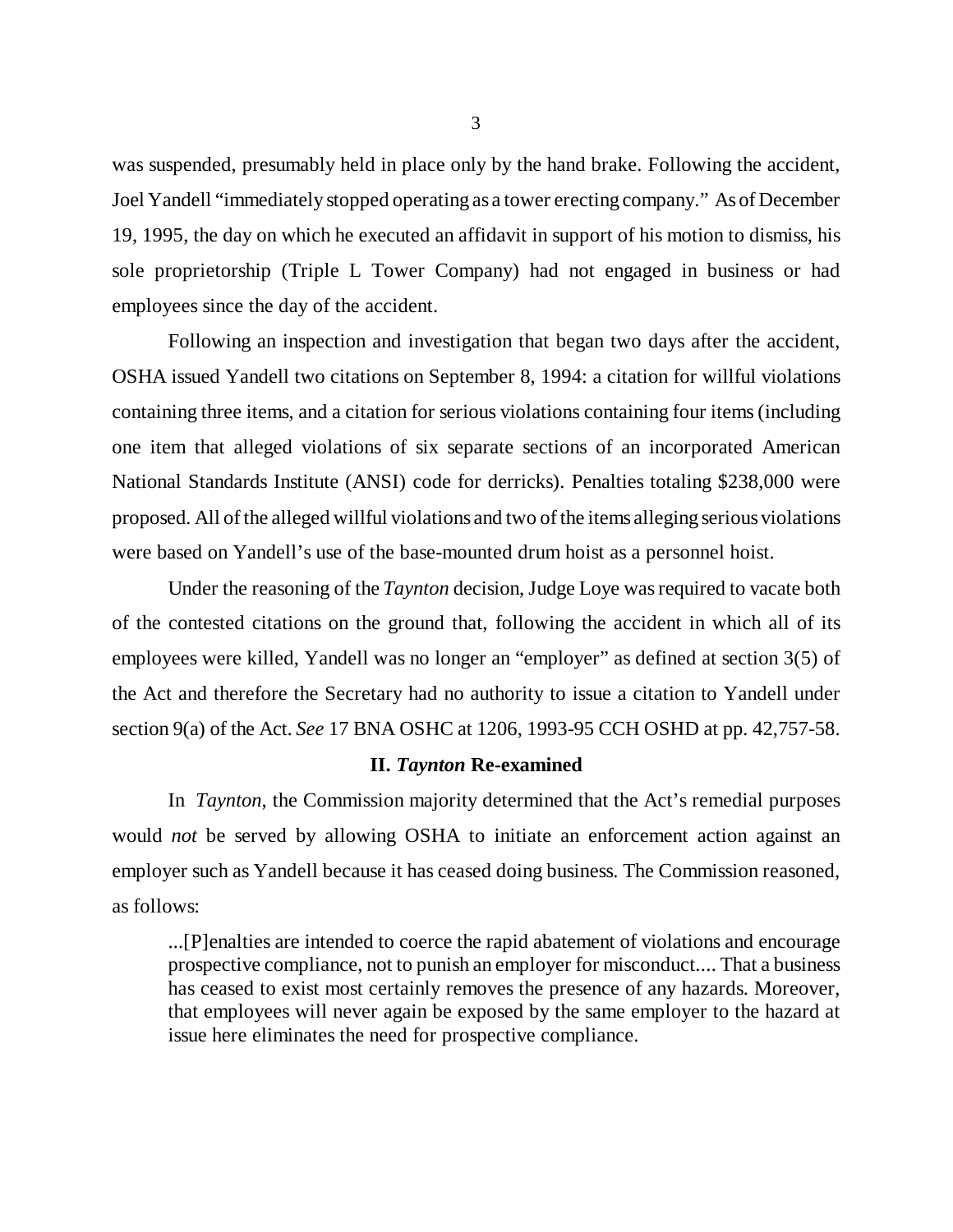17 BNA OSHC at 1206 n.3, 1993-95 CCH OSHD at pp. 42,757-58 n.3.<sup>4</sup>

Since *Taynton*, however, the U.S. Court of Appeals for the Eleventh Circuit has reversed a similar and related Commission holding, *i.e.*, that the *post-citation* cessation of an employer's business renders the civil penalty action moot. *Reich v. OSHRC (Jacksonville Shipyards, Inc.)*, 102 F.3d 1200 (11th Cir. 1997). *See supra* note 2. In concluding that the Act's purposes *would* be served by removing the blanket prohibition, announced by the Commission in its decision in *Jacksonville,* against penalties in such cases, the court reasoned as follows:

...[W]e think our decision is consistent with the policies that OSHA was enacted to advance.... Because of the large number of workplaces which OSHA must regulate, relying solely on workplace inspections is an impractical means of enforcement. We accept that OSHA must rely on the threat of money penalties to compel compliance by employers....

To let the cessation of business by an employer render a civil penalty proceeding moot might greatly diminish the effectiveness of money penalties as a deterrence.... We worry about creating an economic incentive to avoid a penalty by going out of business and, perhaps, then reincorporating under a different name.

More importantly, employers who were going out of business for ordinary commercial reasons would have little incentive to comply with safety regulations to the end if monetary penalties could be evaded once the business quit altogether. As long as a business operates, it should feel itself to be effectively under the applicable laws and regulations -- even on the last day. And, the continuing potential of penalties -- more so than injunctive relief -- makes these feelings real.

102 F.3d at 1203.

<sup>4</sup> It is clear from the passage quoted above ("*penalties* are intended, etc.) that the *Taynton* majority confused the availability or advisability of a particular remedy (the assessment of penalties) with the existence of statutory jurisdiction to initiate an enforcement action under section 9(a) of the Act. Without deciding the issue here, we note that the cessation of business activity may be a circumstance that warrants a reduction in the Secretary's proposed penalties. It does not follow, however, from the fact that penalties *may* be inappropriate that the Secretary therefore lacks jurisdiction to issue a citation.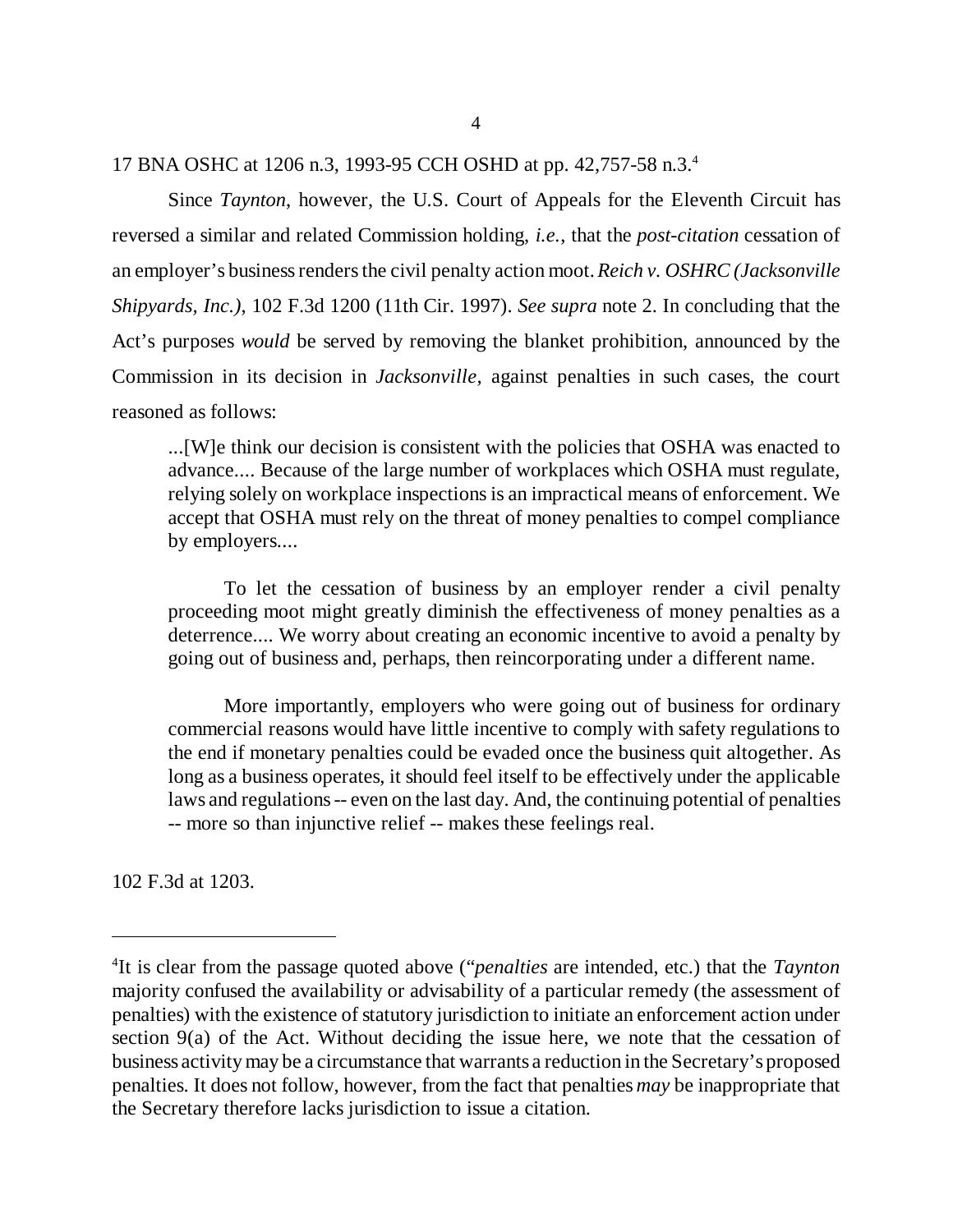We recognize that the mootness issue that was before the Eleventh Circuit in *Jacksonville* is different from the issue of statutory jurisdiction that is before us in this case.<sup>5</sup> Nevertheless, we conclude that the Eleventh Circuit's analysis of the role of civil penalties in achieving the Act's objectives is fully applicable in this context. We further conclude that that court's reasoning is in direct conflict with the reasoning of the Commission in *Taynton*. 6 As the Secretary argues in her review brief, "[g]eneral deterrence, which aims to dissuade all persons from violating the law, 'is the foremost and overriding goal of all laws, both civil and criminal.' " *Citing and quoting Bae v. Shalala*, 44 F.3d 489, 494 (7th Cir. 1995). Yet, as the Eleventh Circuit correctly reasoned in *Jacksonville*, the blanket immunization of employers who cease operations after allegedly violating the OSH Act, from citations and

<sup>5</sup> *Jacksonville* dealt with an employer that was engaged in a business affecting commerce and that had employees at the time it was cited by OSHA, but that went out of business while its contest of the citations was still pending before a Commission judge. In contrast, both this case and *Taynton* involved individuals who were operating sole proprietorships actively engaged in business at the time of the alleged violations, but who ceased doing business *prior to* the issuance of the contested citations.

<sup>6</sup>The Secretary argues that we should re-examine the *Taynton* decision in this case because that decision is contrary to "directly relevant" Federal court precedent "and to the purpose and policy of the OSH Act." We agree that reconsideration of the statutory jurisdiction issue common to these two cases is warranted. In "strongly dissent[ing]" from the Commission's holding in *Taynton*, Chairman Weisberg argued that "[t]he practical effect" of that holding would be "that OSHA does not have jurisdiction to cite, the Commission does not have jurisdiction to hear, and the Justice Department does not have jurisdiction to prosecute a case involving an employer who engages even in the most flagrant safety and health violations if ... that company's work force perishes as a result of those violations ...." 17 BNA OSHC at 1208, 1993-95 CCH OSHD at p. 42,760. If the contested allegations of the Secretary's citations are in fact true, *see supra* note 3, then we would be forced to conclude that the case that was merely hypothesized by the Chairman four years ago is now actually before us for a ruling. Thus, this case arises, according to the undisputed affidavit of the OSHA compliance officer, from a single, catastrophic workplace accident that resulted in the deaths of Yandell's entire work force. Moreover, the accident itself, according to the allegations of the Secretary's citations, was the result of Yandell's willful and serious violations of several occupational safety and health standards.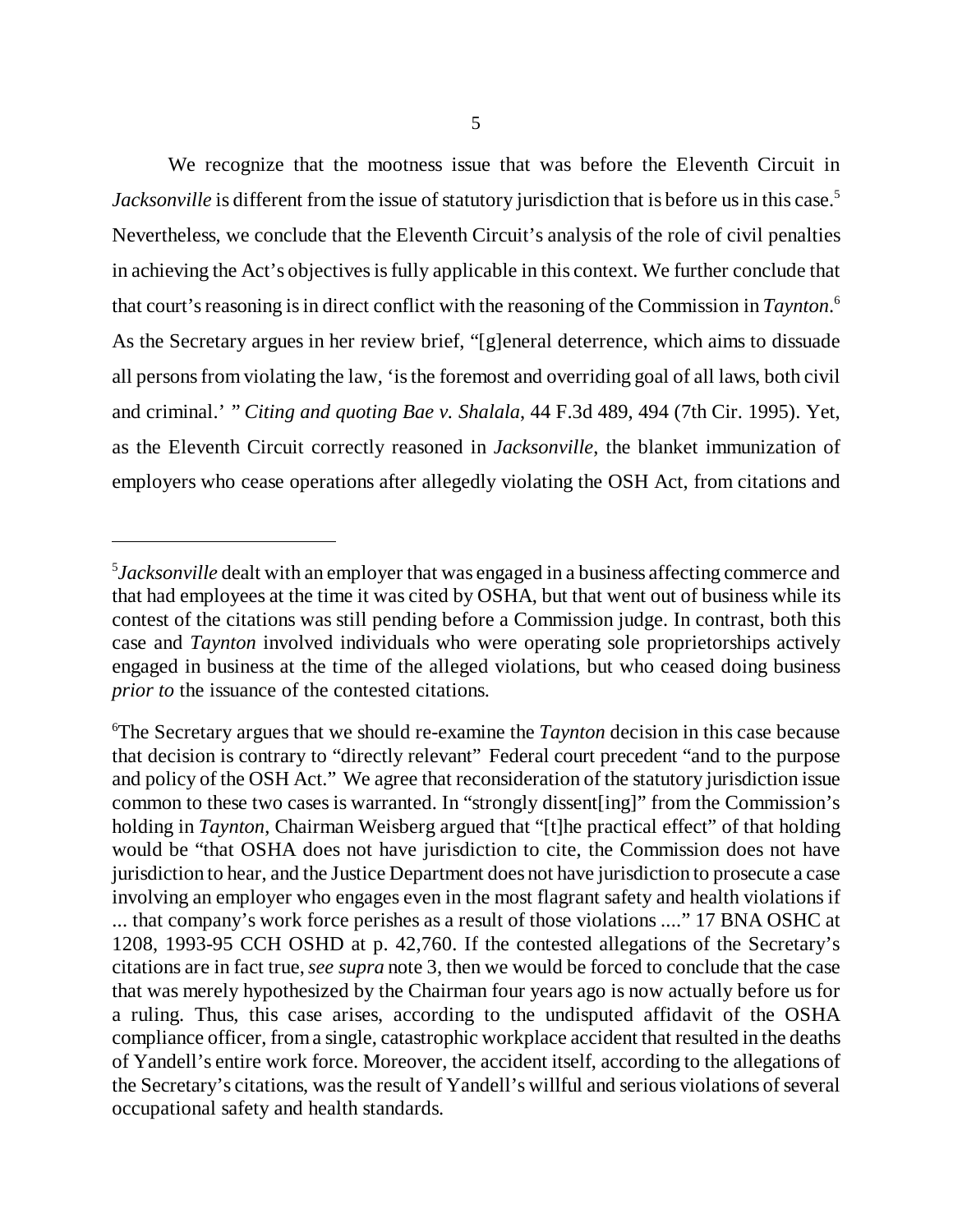penalties under the Act, could "greatly diminish the effectiveness of money penalties as a deterrence" and could "creat[e] an economic incentive to avoid a penalty by going out of business and, perhaps, then reincorporating under a different name." 102 F.3d at 1203.<sup>7</sup>

We realize, of course, that most employers would not and probably could not go out of business merely to avoid OSHA citations and that this issue is therefore unlikely to arise often. However, it is precisely in those cases where an employer changes its status, even in part, to avoid the consequences of violating the OSH Act, that the policies of the Act militate against the interpretation of section 9(a) that was adopted in *Taynton*. Moreover, while the majority in *Taynton* found that the Secretary's policy argument was less than compelling

<sup>7</sup>*Hudson v. U.S.*, 118 S.Ct. 488 (1997), and *S.A. Healy Co. v. OSHRC*, 138 F.3d 686 (7th Cir. 1998), also cast doubt on the correctness and continuing vitality of *Taynton*'s assertion, *see supra*, that only remedial objectives are properly served by assessing civil penalties under the OSH Act. In *Taynton*, the Commission essentially drew a sharp line of distinction between "civil" penalties, which are "remedial" because they serve the goals of abatement and prospective compliance, and "criminal" penalties, which are "punitive" because they serve the goals of retribution and deterrence. This reasoning closely paralleled the approach taken in *U.S. v. Halper*, 490 U.S. 435, 109 S. Ct. 1892 (1989), to the resolution of issues under the Double Jeopardy Clause of the Fifth Amendment. *See Hudson*, 118 S.Ct. at 494, *citing Halper*, 490 U.S. at 448, 109 S. Ct. at 1902 ("As the *Halper* Court saw it, the imposition of 'punishment' of any kind was subject to double jeopardy constraints, and whether a sanction constituted 'punishment' depended primarily on whether it served the traditional 'goals of punishment,' namely 'retribution and deterrence.'"). In *Hudson*, however, the Supreme Court expressly repudiated its earlier decision in *Halper*, holding that "the *Halper* Court [had erred because it] bypassed the threshold question" of whether Congress had designated the sanction in question as "civil" or "criminal." 118 S.Ct. at 494*. Hudson* also criticized *Halper* for concluding that a sanction should be deemed "criminal," notwithstanding its Congressional designation as a "civil" sanction, simply because the penalty amount "appeared excessive in relation to its nonpunitive purposes." *Id.* In *S.A. Healey*, the Seventh Circuit reversed an earlier decision in the same case, which had followed *Halper*, and consistent with *Hudson*'s "respect for the legislative designation," 138 F.3d at 688, held that instance-by-instance penalties assessed under section 17(a) of the OSH Act, 29 U.S.C. § 660(a), were indeed "civil" penalties, notwithstanding the employer's claim that they were so disproportionate to the cited violations as to constitute "punishment." Thus, penalties can be permissible civil penalties under the OSH Act even though they also serve the goal of deterrence.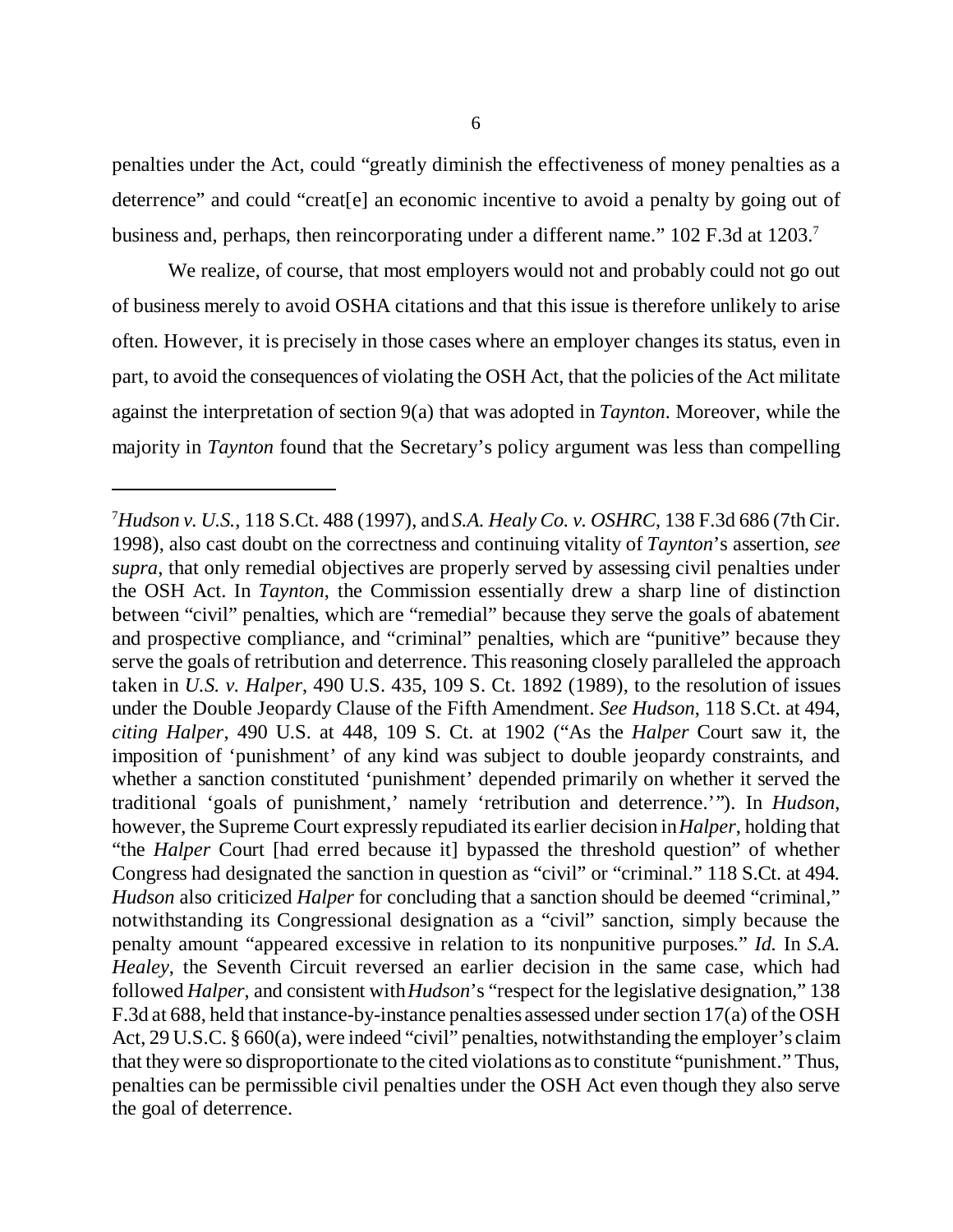because that case was "the first time in the Act's history" that the issue had been presented, *see* 17 BNA OSHC at 1208, 1993-95 CCH OSHD at p. 42,759, we note that two cases (this case and *Kenny Niles*, *see supra* note 1) arose within months of the *Taynton* decision raising precisely the same issue. Although we enter no finding of bad faith in either of these cases, we must conclude that their appearance so soon after *Taynton* certainly indicates that the *Taynton* decision has a potential for mischief that the majority in *Taynton* underestimated.

"While the Commission normally considers itself bound to follow its own precedent, it has not hesitated to overrule that precedent when further deliberations have led it to conclude that an earlier case was wrongly decided ...." *Kenny Niles, d/b/a Kenny Niles Constr. & Trucking Co.*, note 2 *supra*, 17 BNA OSHC at 1941, 1995-97 CCH OSHD at p. 43,997. For the reasons stated above and below, we conclude that *Taynton* was wrongly decided. We therefore overrule *Taynton* and hold that the Secretary has the authority under section 9(a) of the Act to issue a citation to an individual or entity that was an "employer" at the time it allegedly violated the Act, even if it is no longer engaged in business and no longer has employees at the time the citation is issued. In other words, we hold that "the critical time for taking the jurisdictional snapshot" in order to determine whether the Secretary has statutory jurisdiction to initiate a civil enforcement action under the OSH Act "is when the violation is alleged to have taken place." *See Taynton* (dissenting opinion), 17 BNA OSHC at 1208, 1993-95 CCH OSHD at p.42,760.

We conclude that our holding is consistent with the statutory language set forth in sections 3(5) and 9(a) of the Act, 29 U.S.C. §§ 652(5)  $\&$  658(a). In reaching their contrary conclusion in *Taynton*, the Commission majority relied primarily on its interpretation of these two statutory provisions. Thus, it noted that section 9(a) provides, in pertinent part: "If, upon inspection or investigation, the Secretary or his authorized representative believes that an employer has violated a requirement of section 5 of this Act, of any standard, rule or order promulgated pursuant to section 6 of this Act, or of any regulations prescribed pursuant to this Act, he shall with reasonable promptness issue a citation to the *employer*" (emphasis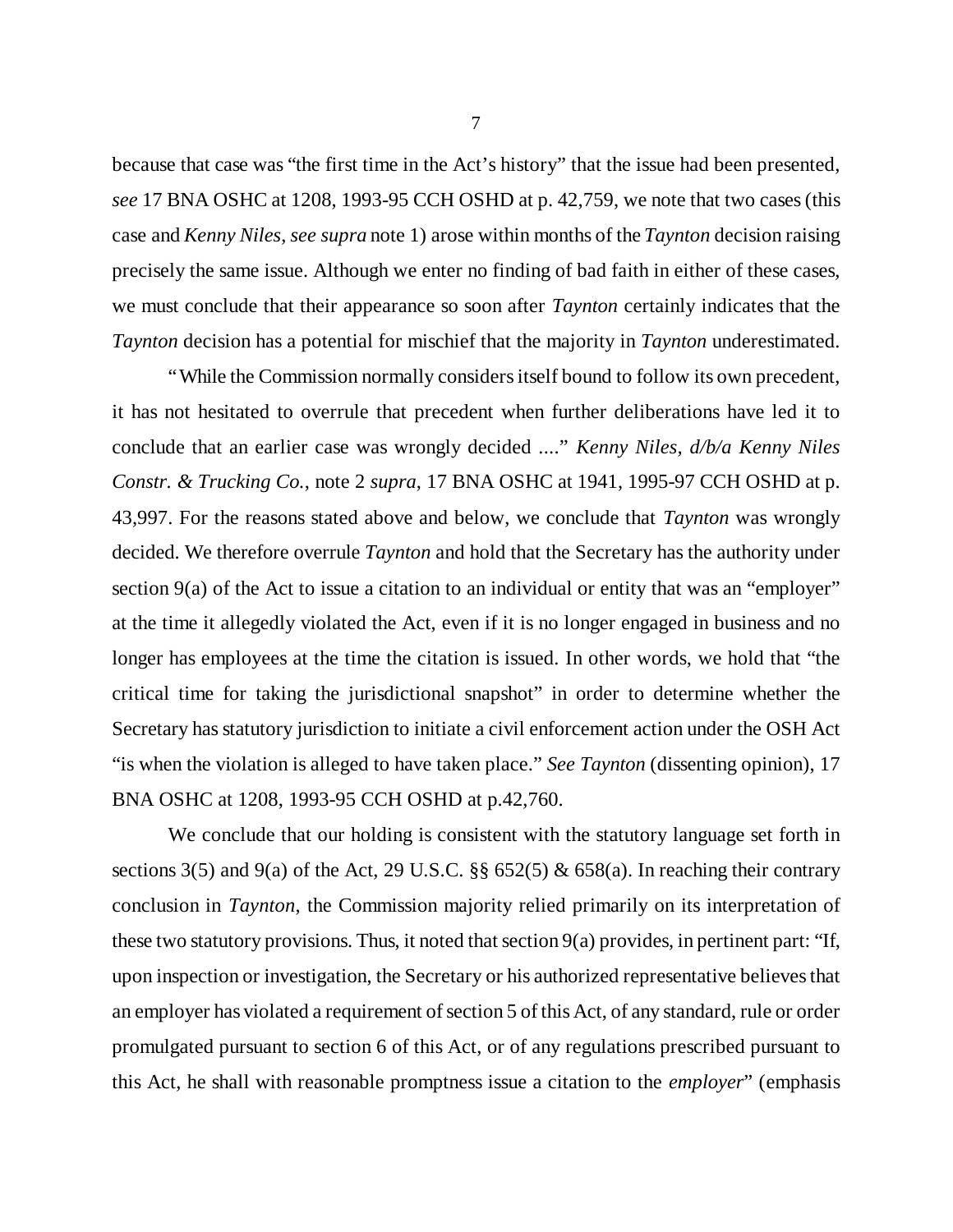supplied in *Taynton*). It also pointed out that section 3(5) defines "employer" as "a person engaged in a business affecting commerce who *has* employees...." (emphasis again supplied in *Taynton*). Under the "plain language" of these two provisions, the *Taynton* majority concluded, Ralph Taynton was not an "employer" within the meaning of section 3(5) at the time he received the disputed citation and therefore "no *employer* was ever properly issued a citation under section 9(a)." *Taynton*, 17 BNA OSHC at 1206, 1993-95 CCH OSHD at pp. 42,757-58.

In reexamining *Taynton*, we are guided by the principles of statutory construction set forth by the Supreme Court in *Robinson v. Shell Oil Co.*, 519 U.S. 337, 117 S.Ct. 843 (1997). In *Robinson*, a unanimous Court overturned an appellate court holding that the term "employee" as used in the retaliatory discrimination provision  $(\S 704(a))$  of Title VII of the Civil Rights Act of 1964 does not include former employees. The Court stated that its "first step" in interpreting the disputed statutory provision was "to determine whether the language at issue has a plain and unambiguous meaning with regard to the particular dispute in the case." 519 U.S. at 340, 117 S.Ct. at 846. It then explained that "[t]he plainness or ambiguity of statutory language is determined by reference to the language itself, *the specific context in which that language is used, and the broader context of the statute as a whole*." 519 U.S. at 341, 117 S.Ct. at 846 (emphasis added). Applying these principles to the issue before it, the Court acknowledged that, "[a]t first blush," the term "employees" seemed to be used in section 704(a) "to refer to those having an existing employment relationship with the employer in question." *Id.* Nevertheless, after examining the provision in its "context," the Court concluded that its "initial impression...does not withstand scrutiny." *Id.* Accordingly, the Court interpreted section 704(a) as including former employees within its coverage, concluding that this interpretation was "more consistent with the broader context of Title VII and the primary purpose of § 704(a)." 519 U.S. at 346, 117 S. Ct. at 849. *Cf. U.S. v.Pitt-Des Moines, Inc.*, No. 98-1767, slip op. at 9 (7th Cir. Feb. 18, 1999) ("In the absence of guidance" in the legislative history of the OSH Act on a question of statutory interpretation,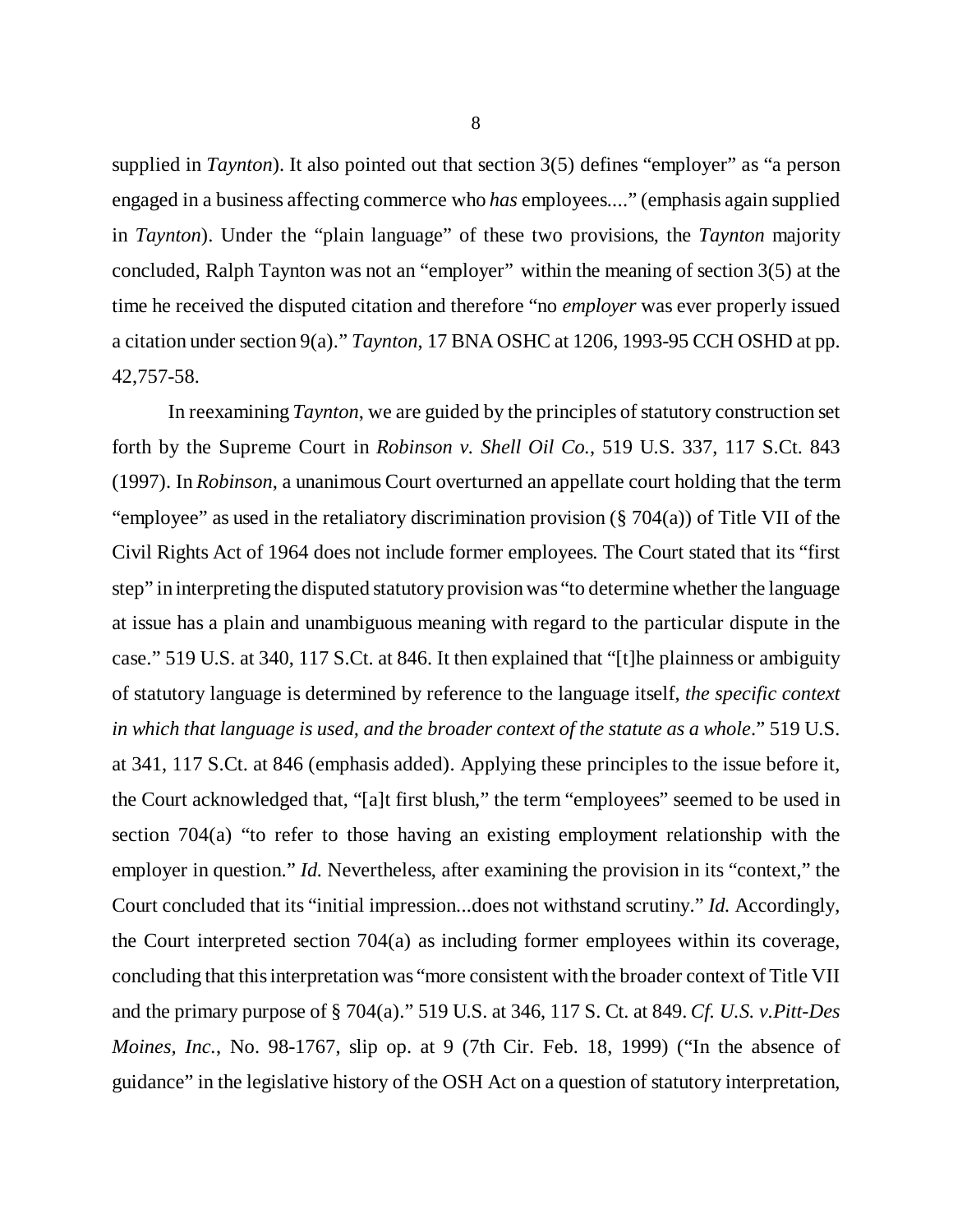the court adopts the interpretation that is "more consistent with the Act's broadly remedial purpose").

Applying this reasoning to the language of sections 3(5) and 9(a), as quoted above, we conclude that the *Taynton* majority was clearly mistaken in characterizing that language as plain and unambiguous. *Taynton*'s interpretation of sections 3(5) and 9(a) is by no means the only reasonable construction of the statutory language at issue. The Secretary's interpretation of section 9(a) is just as compatible, if not more compatible, with the language of that section as the interpretation given it by the Commission in *Taynton*. We note that the key term "employer" is used twice in the first sentence of section 9(a). *See supra*. Where it is first used ("an employer"), it unquestionably refers to an individual or enterprise that is engaged in a business affecting commerce and has employees at the time it allegedly violates section 5 of the Act or any standard or regulation issued under the Act. As interpreted by the Commission in *Taynton*, the term has a different meaning the second time it is used. Specifically, *Taynton* construes the phrase "the employer" as referring to an individual or enterprise that is engaged in a business affecting commerce and has employees at the time it is cited by the Secretary. We conclude, however, that consistent with common grammatical usage of the definite article, the phrase "*the* employer"(emphasis added) is simply a reference *back* to the *same* entity previously described, in the first part of the sentence, as "*an* employer" (emphasis added)." This statutory language does not necessarily call for a reevaluation of that entity's status at the time the citation is issued. Thus, section 9(a) could be paraphrased as follows: "If the Secretary determines, upon inspection or investigation, that a particular individual or enterprise has violated section  $5(a)(1)$ , a standard, or a regulation and further determines that the individual or enterprise in question was an 'employer' at the time of the violation, then the Secretary shall with reasonable promptness issue a citation to *that* individual or enterprise."

We find support for this construction of the statutory language in section  $11(c)(2)$  of the Act, 29 U.S.C.  $\S$  660(c)(2). The term "employee" as it is used in the Act, just like the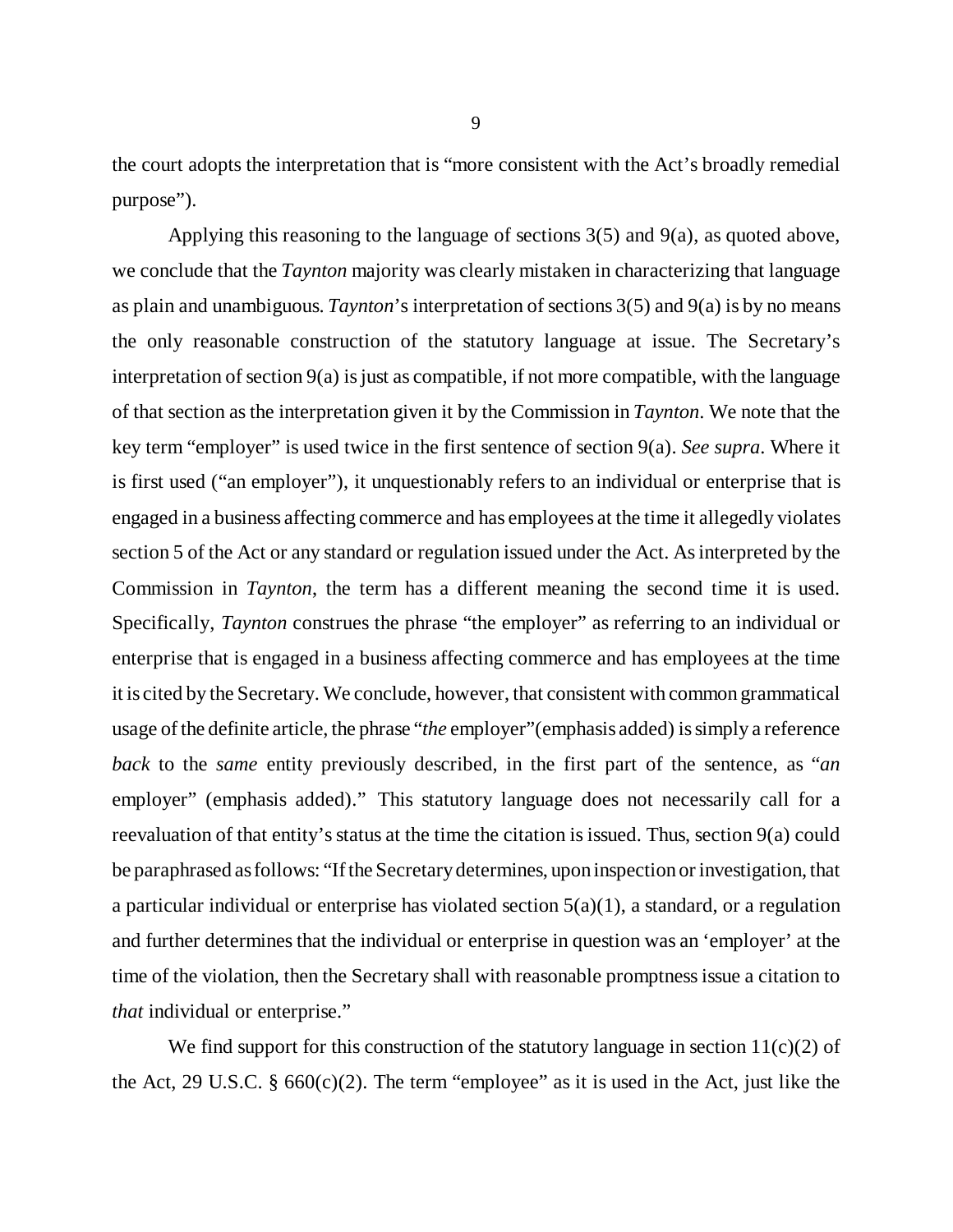term "employer," is defined in the present tense. Thus, section 3(6) defines an "employee" as "an employee of an employer who *is* employed in a business of his employer which affects commerce" (emphasis added). Yet, in section  $11(c)(2)$ , Congress clearly used the term "employee" in a context that could *only* refer to *former* employees. In pertinent part, section 11(c)(2) provides that "[a]ny *employee who believes that he has been discharged*...in violation of this subsection may, within thirty days after such violation, file a complaint with the Secretary alleging such discrimination." *Cf. Robinson* (interpretation of § 704(a) of Title VII to include former employees). Since Congress clearly used the term "employee" in a context where it includes former employees, it is reasonable to conclude that Congress may also have used the related term "employer" in a context where it includes former employers.

When we view the term "employer" as it is used in the first sentence of section  $9(a)$ in its "broader context," and in the light of its "primary purpose," *see Robinson*, 519 U.S. at 346, 117 S.Ct. at 849, it becomes clear that the interpretation of section 9(a) we have set forth above is the construction that is most compatible with the overall structure and purposes of the Act. Section 9(a) represents merely one part of an integrated and comprehensive enforcement scheme that is built on the foundation of section 5(a) of the Act, 29 U.S.C. § 654(a). Under sections  $5(a)(1)$  and  $5(a)(2)$ , each "employer" is required to comply with the Act's "general duty clause" and with "occupational safety and health standards promulgated" by OSHA. Under section 8(a), OSHA is authorized to enter the workplace of any "employer" to conduct an inspection for the purpose of determining whether that employer is complying with, and/or an investigation for the purpose of determining whether that employer has complied with (*e.g.*, at the time of a workplace fatality), its duties under sections  $5(a)(1)$  and (2). Under section 9(a), OSHA is authorized to issue a citation to "*the* employer" if its inspection or investigation leads it to conclude that the employer has failed to comply with its duties under section  $5(a)(1)$ , an OSHA standard, or an OSHA regulation "prescribed pursuant to this Act." Under section 10(a), OSHA is authorized to issue to "*the* employer" a notification of proposed penalties to be assessed for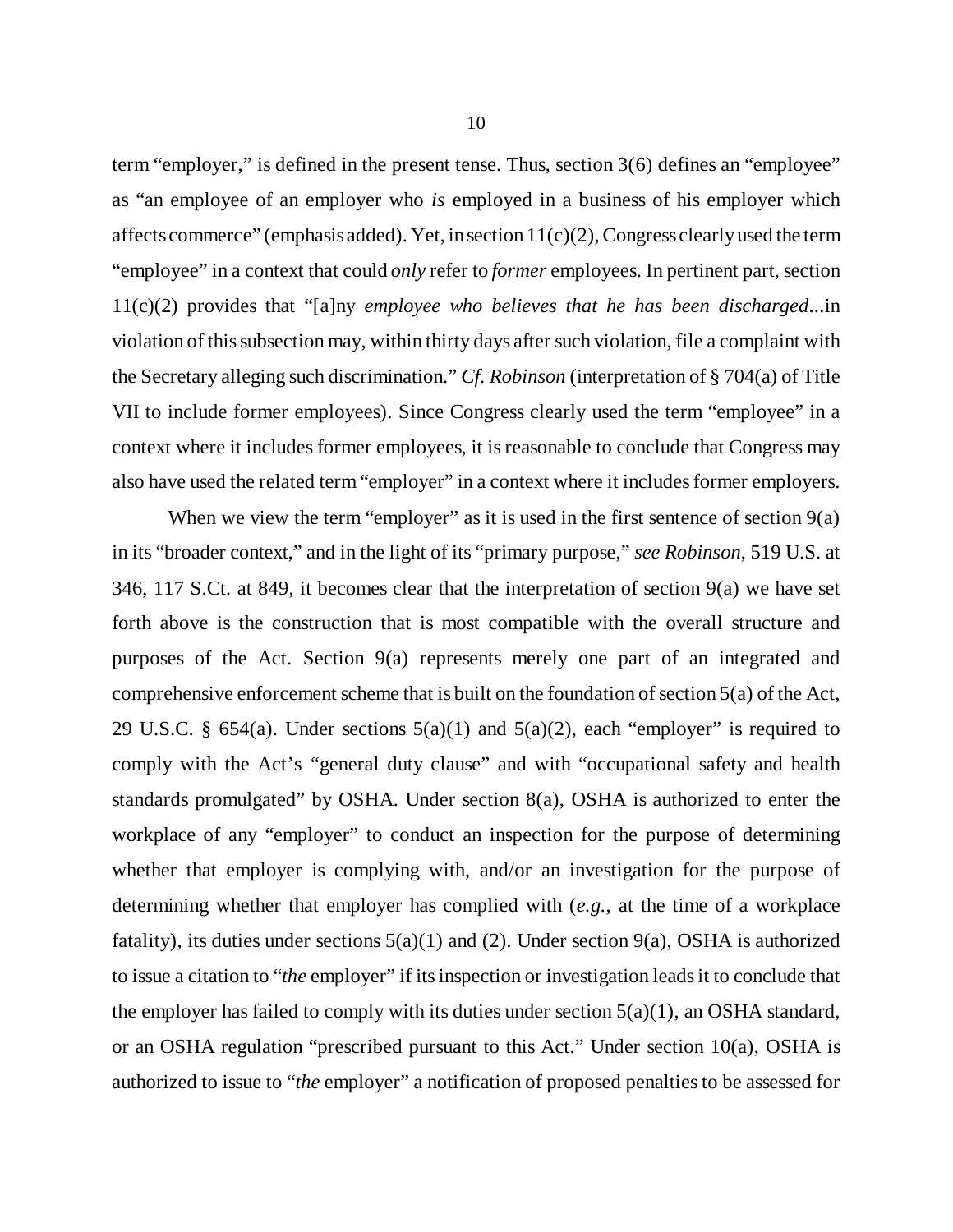the alleged violations described in the citation. Under section 10, "*the* employer" that has been issued such a citation and proposed penalty is given the option of allowing them to become final orders of the Commission by operation of law or of contesting them in a civil proceeding before the Commission. Under section 17(e), the Justice Department is authorized to bring a criminal action against "[a]ny employer who willfully violates" its duties under section 5 of the the Act if "that violation caused death to any employee."

There can be little doubt that section 5(a) is the foundation of the Act's enforcement scheme and that the critical time element in that scheme is the time at which the "employer" allegedly violated its duties under section 5(a). Thus, it is well established, under Commission and federal court case law, that the material time to be examined in resolving *most* issues that arise in a Commission proceeding is the time of the alleged violation(s). For example, compliance issues are resolved based on the circumstances that existed at the time of the alleged violation, without regard to subsequent events. *See*, *e.g.*, *GAF Corp.*, 9 BNA OSHC 1451, 1454 n.13, 1981 CCH OSHD ¶ 25,281, p. 31,244 n.13 (No. 77-1811, 1981)("[S]ubsequent closure of a plant does not negate a violation that occurred while the plant was in operation"); *Whirlpool Corp.*, 8 BNA OSHC 2248, 2249, 1980 CCH OSHD ¶ 24,957, p. 30,793 (No. 9224, 1980), *rev'd and remanded on other grounds*, 645 F.2d 1096 (D.C. Cir. 1981) ("Abatement following the issuance of a citation neither negates nor excuses an employer's failure to comply with the Act"). Similarly, "liability" for civil penalties under the OSH Act "attaches at the time the violation occurred." *Jacksonville*, 102 F.3d at 1202. Accordingly, "for purposes of civil money penalties," the Commission and the courts must "look[] to the employer's status at the time of the violation, not at the time of trial." *Id.*

Under the approach taken by the Commission in *Taynton* to interpreting section 9(a), the potential exists for disruption of this statutory scheme at any stage of the enforcement proceeding because, at least in theory, the "employer" must continue to engage in a business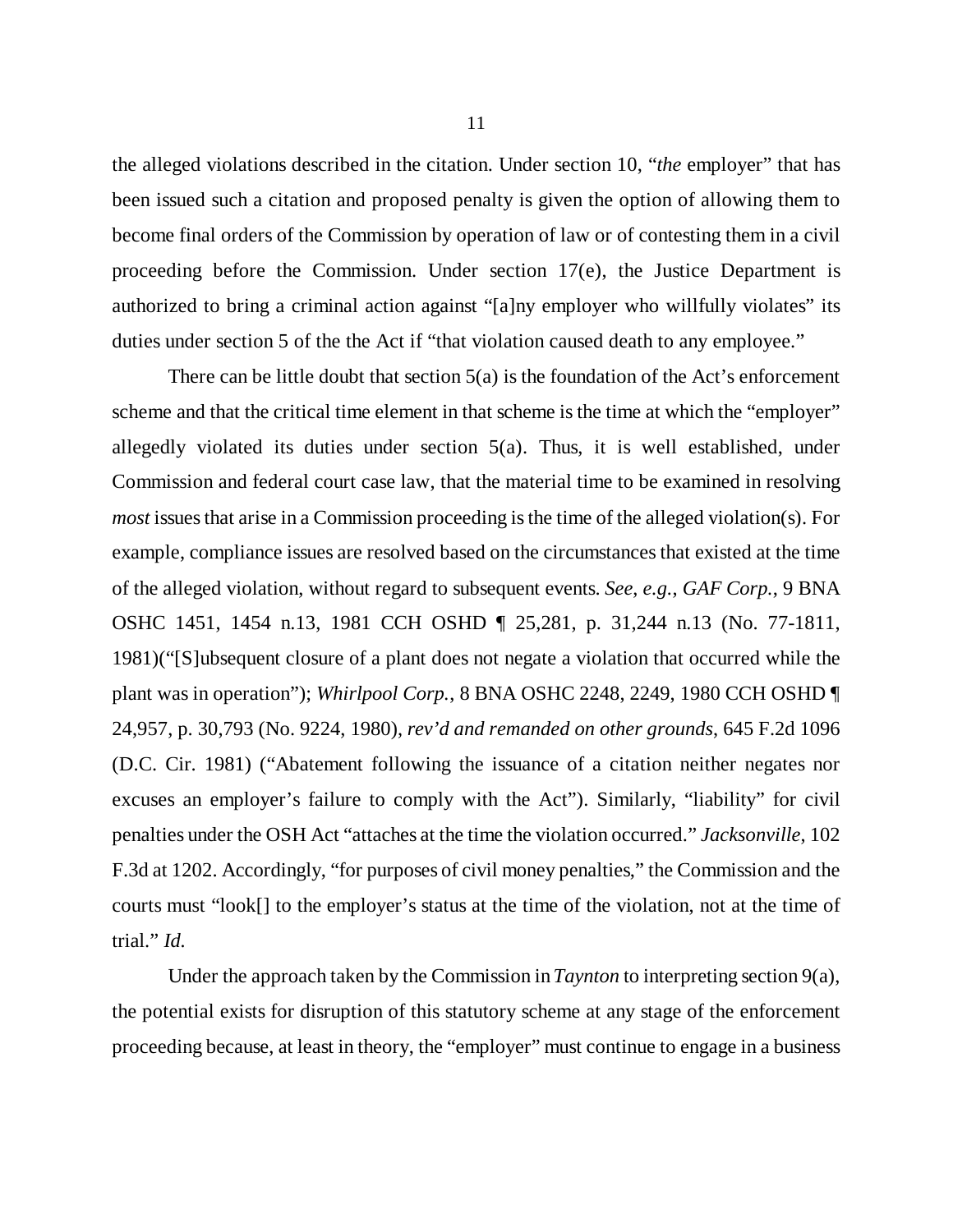affecting commerce and to have employees at each stage of the process.<sup>8</sup> Any such adverse consequences are avoided if we adopt the Secretary's interpretation of the term "employer" as it is used in section 9(a) and the Act's other enforcement provisions to include former employers that were engaged in a business affecting commerce and that had employees at the time of the alleged violations. This interpretation, which we in fact adopt herein, is therefore "more consistent with the broader context of" the OSH Act than the interpretation that was adopted by the Commission in *Taynton*. *See Robinson,* 519 U.S. at 346, 117 S. Ct. at 849. It is also "more consistent with ... the primary purpose of" section 9(a). *Id.*

We have already concluded above that our interpretation of section 9(a) contributes to the goal of general deterrence, which "is the foremost and overriding goal of all laws, both civil and criminal." *Bae v. Shalala*, 44 F.3d at 494. It also contributes to another primary purpose of the Act's enforcement provisions, which is to encourage "prospective compliance" on the part of the cited employer. The Commission in *Taynton* concluded that the fact "that employees will never again be exposed by the same employer to the hazards at issue here eliminates the need for prospective compliance." 17 BNA OSHC at 1206 n.3,

<sup>8</sup>For example, the *Taynton* decision seems to hold that, in a case such as this one, where the cited employer ceased doing business prior to filing its notice of contest, the Commission lacks "subject matter jurisdiction." Citing and quoting section 10(c) of the Act, 29 U.S.C. § 659(c), the *Taynton* majority reasoned that the Commission is only required to "afford an opportunity for a hearing" when an "employer" or an "employee" files a notice of contest; yet, in circumstances such as these, "no *employer* ever filed a notice of contest." *See* 17 BNA OSHC at 1205 n.1 & 1206, 1993-95 CCH OSHD at pp. 42,757 n.1 & 42,758 (emphasis supplied in *Taynton*). We conclude, however, that the issue before us is indeed, as we stated at the outset, a question as to whether the Secretary had statutory jurisdiction to issue the contested citations and not as to whether the Commission has subject matter jurisdiction over this case. The Commission has jurisdiction over this case under section 10(c) of the Act because "the Secretary transmit[ted] to the Commission" Yandell's notice of contest of citations "purportedly issued by the Secretary under section 9(a) of the Act." *Willamette Iron & Steel Co.*, 9 BNA OSHC 1900, 1904, 1981 CCH OSHD ¶ 25,427, p. 31,699 (No. 76-1201, 1981). Also, "it is clear that the Commission has subject matter jurisdiction to determine whether the Secretary has exceeded [her] authority to issue citations under the Act." *Id.*, 9 BNA OSHC at 1905, 1981 CCH OSHD at p. 31,700.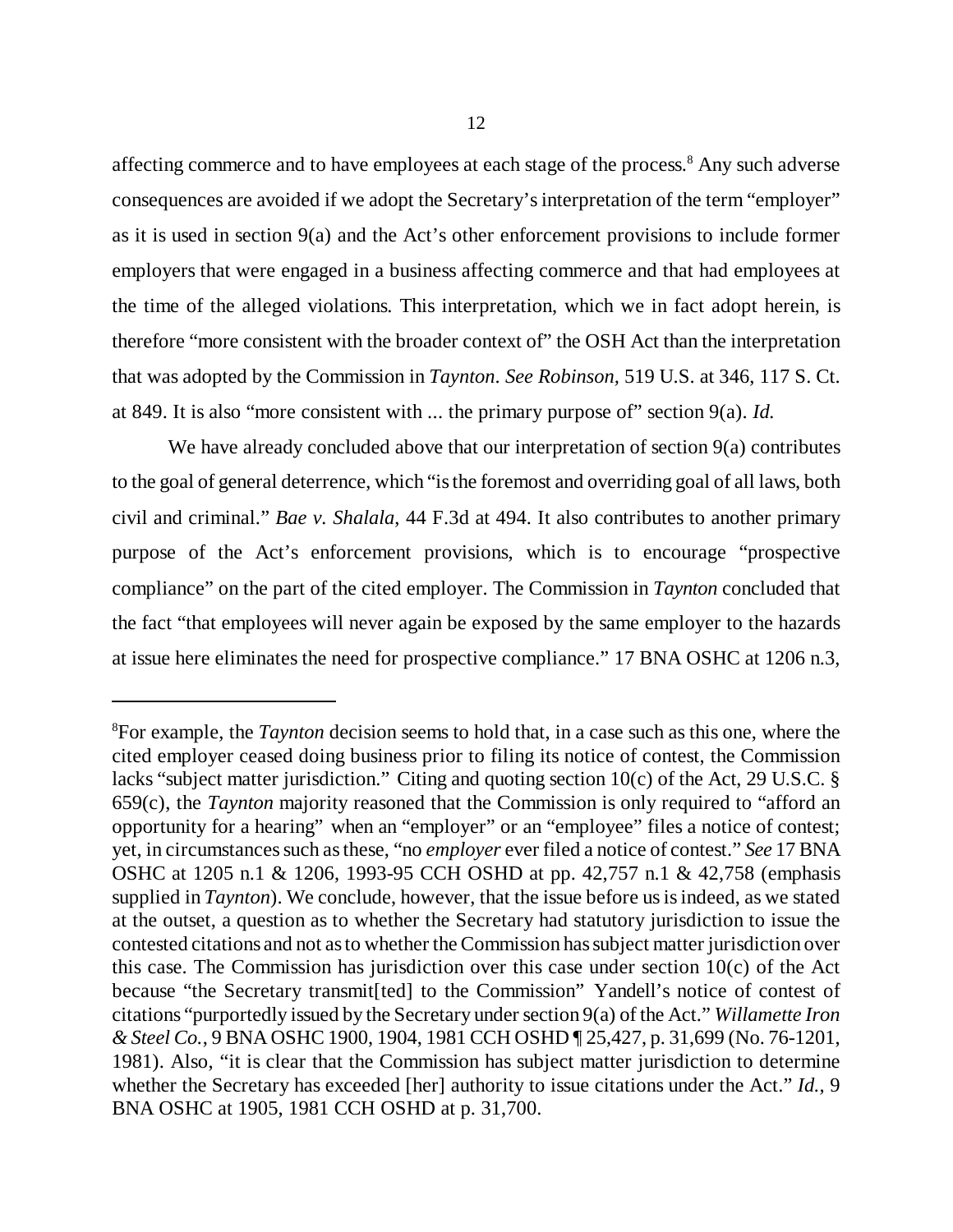1993-95 CCH OSHD at pp. 42,757-58 n.3. However, this conclusion requires a leap which we decline to take. If indeed a cited "former employer" such as Taynton or Yandell never again resumes doing business in one form or another, then a final order against it would have no impact on its future business or employees. However, if that individual (or entity) does resume business, he will not only be obligated to comply with the Act, as the *Taynton* majority noted all employers are, but also, with a final order on his record, he would have an additional incentive to do so.<sup>9</sup>

This case, in fact, illustrates why we reject the *Taynton* majority's conclusion. The record does not show that the cited employer in this case "has ceased to exist." *Id.* At the time he filed his motion to dismiss, Joel Yandell still existed, even though he was no longer an employer doing business as Triple L Tower. He faced no legal bar, as a result of this proceeding, to the resumption of his business operations at any time he desired. Insofar as we know, based on the record before us, he may already have re-established his tower erecting company, under the same name or a different one. Indeed, in contrast to Ralph Taynton, Joel Yandell has not filed an affidavit in this proceeding claiming that his cessation of business activities was anything more than a temporary lull. *Cf. Taynton*, 17 BNA OSHC at 1207, 1993-95 CCH OSHD at p.42,759 ("According to Mr. Taynton, Service was irrevocably out of business, an allegation which was left unrebutted by the Secretary").

In any event, we conclude that, if Joel Yandell does re-enter the tower erection business (or any other business) in the future, the Act's purposes would be better served by requiring him to bring his past history with him, rather than allowing him to restart with a

<sup>9</sup>The additional incentive is provided by the fact that future violations, if any, could be characterized as "repeated" within the meaning of section 17(a). A violation is repeated "if, at the time of the alleged repeated violation, there was a Commission *final order* against the same employer for a substantially similar violation." *Potlatch Corp.*, 7 BNA OSHC 1061, 1063, 1979 CCH OSHD ¶ 23,294, p. 28,171 (No. 16183, 1979) (emphasis added). Under the Omnibus Budget Reconciliation Act of 1990, Pub. L. No. 101-508, 3101 (1990), the maximum penalty that could be assessed for a repeated violation is \$70,000, while the maximum penalty for a serious or other than serious violation is only \$7000.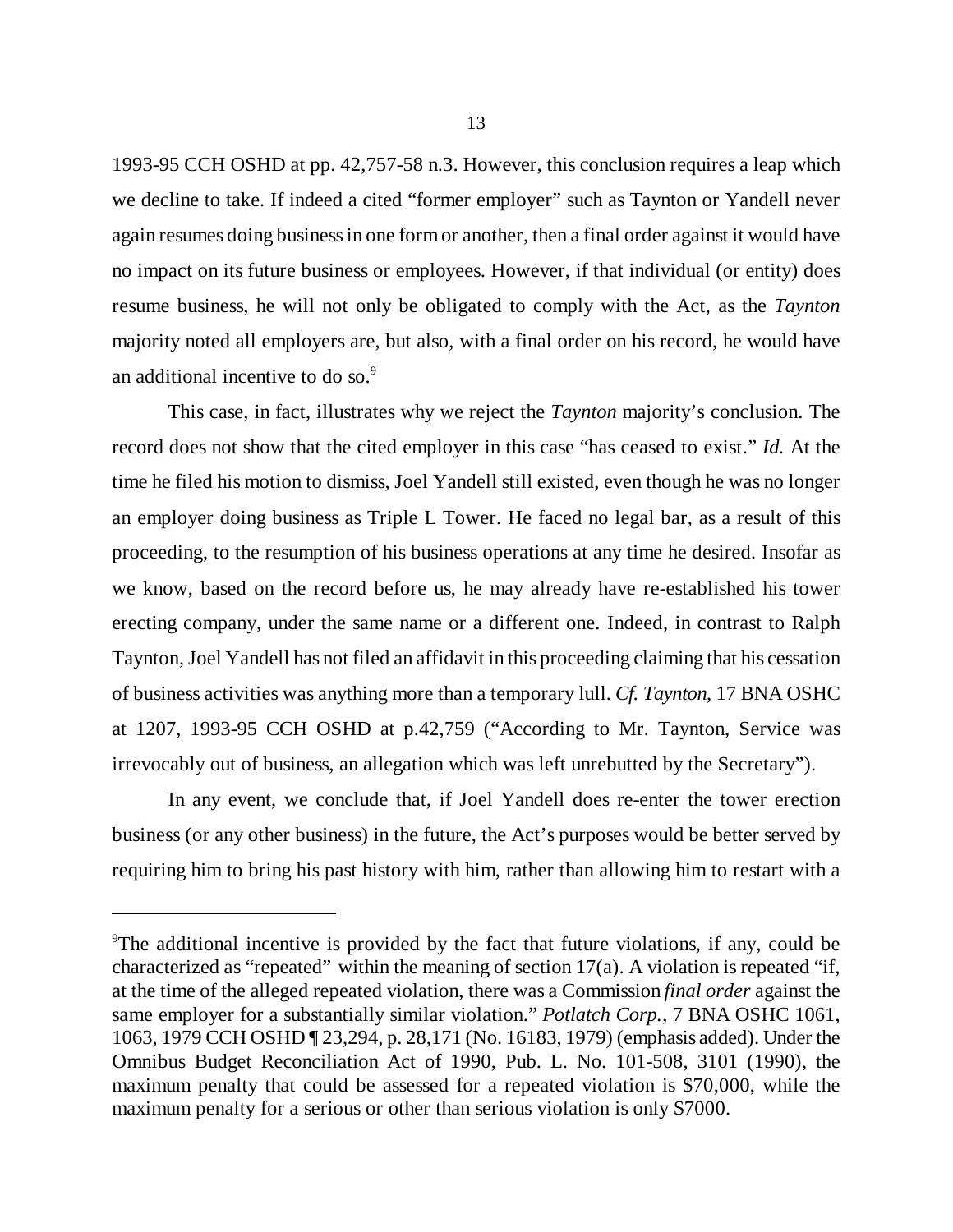"clean slate." The proceeding on remand will allow the Commission to determine whether Yandell violated the Act in the manner that is alleged in the two contested citations. This determination could well have an effect on Joel Yandell's "prospective compliance," including his preliminary decision as to whether to re-enter the tower erection business and his subsequent decisions as to how to conduct that business if he does decide to become an "employer" once again. Allowing the Secretary to proceed with this enforcement action could therefore also have a substantial impact on the safety and health of future employees of Joel Yandell.

### **III. Order**

For the reasons stated above, we overrule *Taynton*, reverse Judge Loye's order granting Yandell's motion to dismiss, reinstate the contested citations and proposed penalties, and remand this case to Judge Loye for further proceedings consistent with this decision.

> Stuart E. Weisberg Chairman

Date: March 12, 1999 Commissioner

Thomasina V. Rogers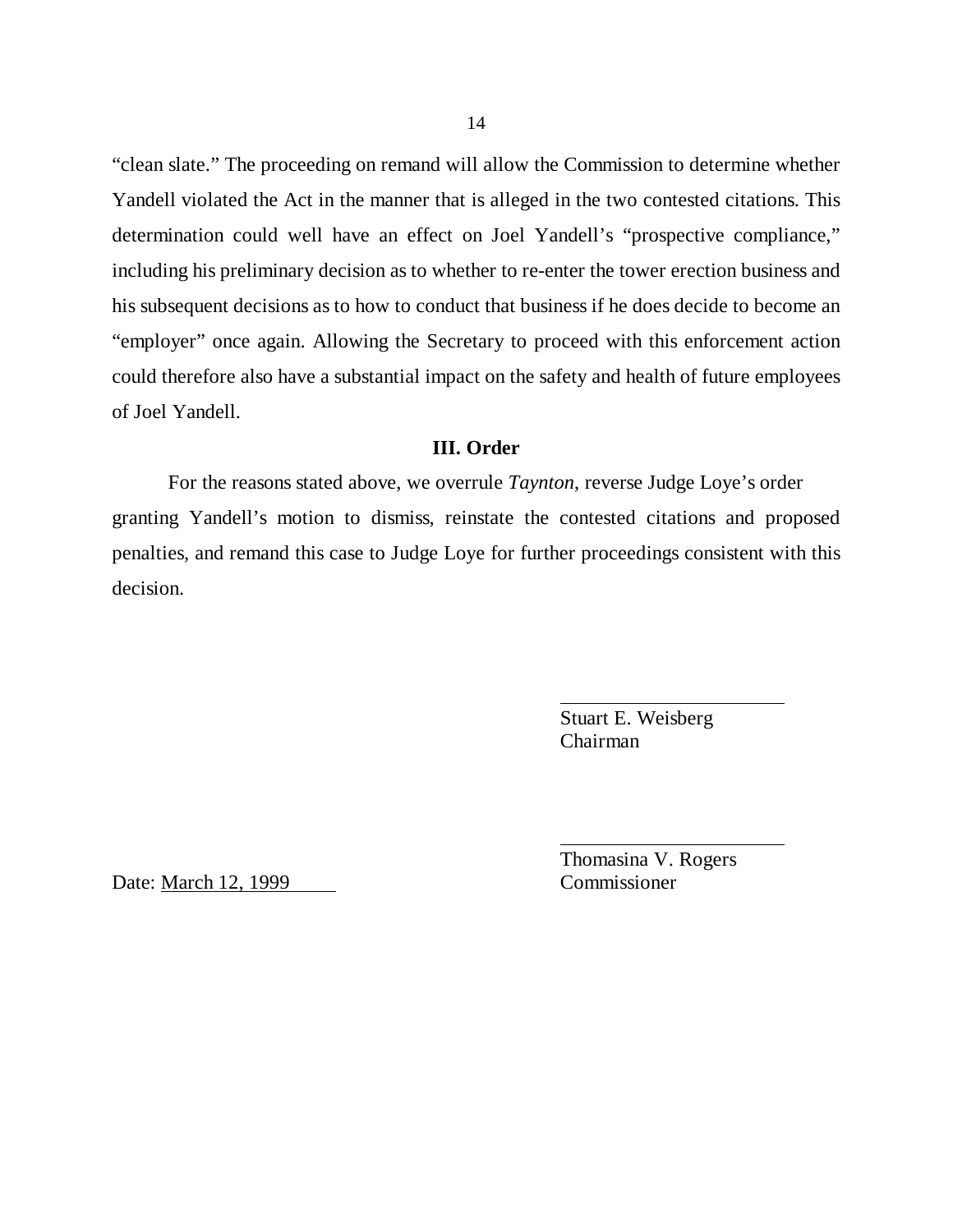# United States of America **OCCUPATIONAL SAFETY AND HEALTH REVIEW COMMISSION**

1244 North Speer Boulevard, Room 250 Denver, Colorado 80204-3582

Phone: (303) 844-3409 Fax: (303) 844-3759

SECRETARY OF LABOR,

Complainant,

v. SHRC Docket No. 94-3080

JOEL YANDELL, d/b/a TRIPLE L TOWER,

Respondent.

#### **FINAL ORDER**

This proceeding arises under the Occupational Safety and Health Act of 1970 (29 U.S.C. Section *et seq*.; hereafter called the "Act").

Respondent, Joel Yandell, d/b/a Triple L Tower (Yandell), moves for dismissal of this action based on the Commission's holding in *Jacksonville Shipyards Inc*., 16 BNA OSHC 2053, 1994 CCH OSHD ¶30,539 (No. 94-888), which states that "a proceeding may properly be considered moot where the employer has effectively corrected the alleged violations by terminating its employees and where there is no reasonable likelihood that the employer will resume the employment relationship." *Id*. at 2055. *See also; Taynton d/b/a Service Specialty Co.,* 17 BNA OSHC 1205, 1995 CCH OSHD ¶30,766 (No. 92-0498, 1995)[the Commission is deprived of jurisdiction where the employer has ceased business and has no employees prior to the citation being issued.]

Respondent Yandell was issued citations on September 8, 1994, following a March 11, 1994 accident. In his December 19, 1995 affidavit accompanying the motion, Yandell states that following the accident he immediately ceased business operations and has not resumed or employed workers since that time.

Yandell's affidavit is undisputed; the Secretary opposes the motion on the sole ground that *Jacksonville* was wrongly decided.

However, Yandell has made the requisite showing for a dismissal under *Jacksonville*. In the absence of any factual basis on which to distinguish this case, the undersigned is constrained to following the holdings in that case and in *Taynton*.